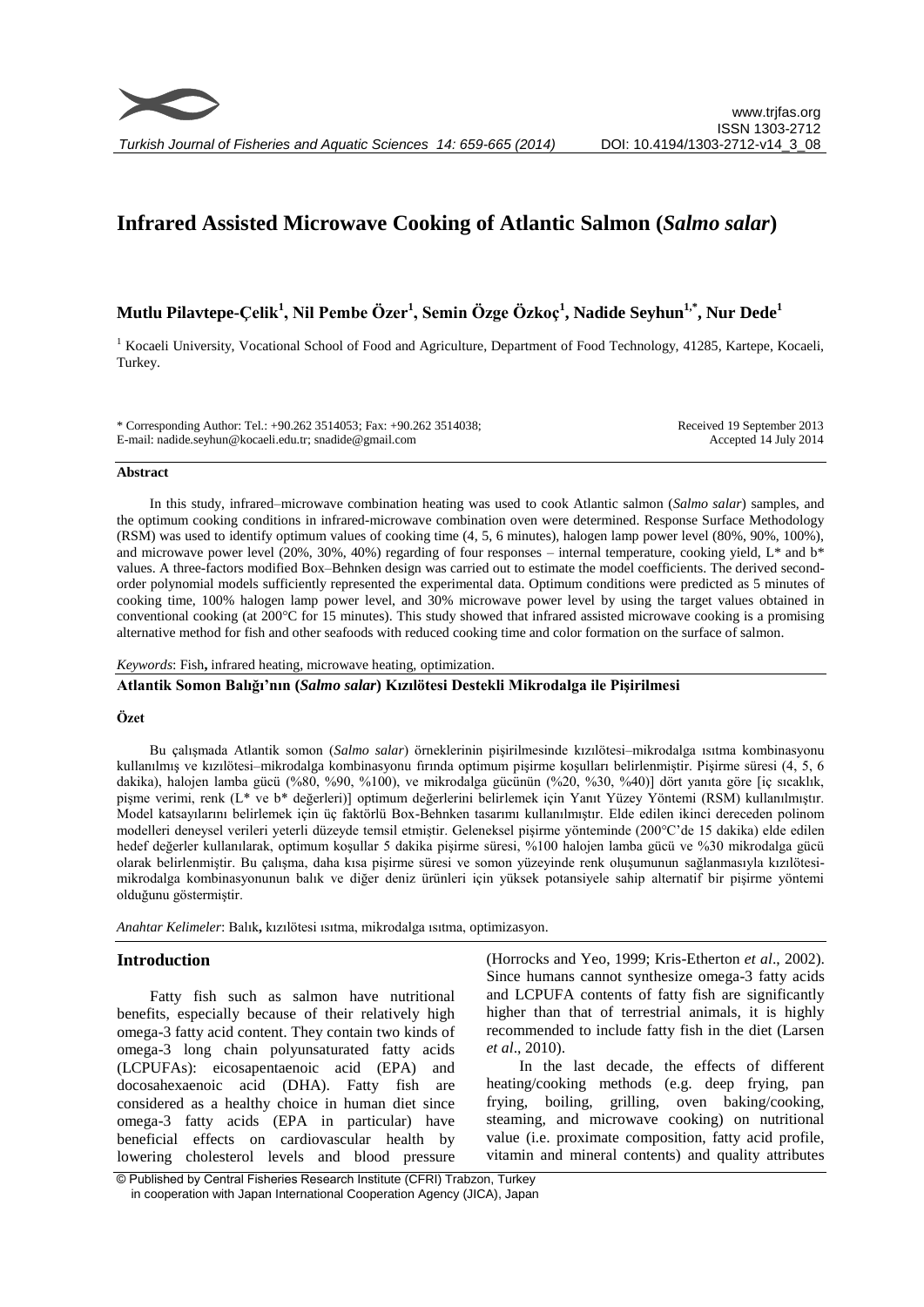(i.e. texture, color, sensory evaluation) of different fish species including various species of salmon have been investigated by various researchers (Sahin and Sumnu, 2001; Al-Saghir *et al*., 2004; Gokoglu *et al*., 2004; Ersoy *et al*., 2006; Kong *et al*., 2007a, 2007b; Turkkan *et al*., 2008; Weber *et al*., 2008; Ersoy and Özeren, 2009; Mahmoud *et al*., 2009; Naseri *et al*., 2010; Stephen *et al*., 2010; Larsen *et al*., 2010, 2011; Ersoy, 2011). According to some researchers (Sahin and Sumnu, 2001; Turkkan *et al*., 2008; Mahmoud *et al*., 2009; Larsen *et al*., 2010; Stephen *et al*., 2010; Ersoy, 2011), microwave cooking is a promising cooking method for seafoods providing higher or comparable nutritional value as compared to raw material especially in terms of omega-3 fatty acids and lower cooking time (as compared to other cooking methods such as deep frying, baking and broiling). On the other hand, in some of the studies, microwave cooking was found to affect fatty acid composition of silver carp (Naseri *et al*., 2010), silver catfish fillets (Weber *et al*., 2008), or microwavecooked King salmon was least liked by sensory panelists (Larsen *et al*., 2011). Different results obtained in different studies may be because of the differences of fish species, sampling, and selection of microwave cooking conditions. One of the drawbacks of microwave heating that adversely affects product acceptance by the consumer is the lack of desired color formation on the surface of food products. In recent years, combination heating techniques have been applied to solve this problem such as impingement-microwave combination heating and IR-MW (infrared-microwave) combination heating.

Combination heating implies the use of two different heating mechanisms together. The main purpose of using infrared heating in the same cavity with the microwave heating is to assist microwave heating in terms of reaching a more homogeneous temperature distribution on the target food and drying up the accumulated moisture due to the pressure driven moisture flow (Ni *et al*., 1999). Infrared radiation lies between the visible light and radio waves in electromagnetic spectrum, and it is divided into three categories: near-infrared radiation, midinfrared radiation, and far-infrared radiation (Ranjan *et al*., 2002). In IR-MW combination cooking, infrared heating provides near-infrared radiation with low penetration depth which focuses on the surface of the product resulting in removal of surface moisture and formation of color on the surface, while microwave heating provides rapid processing resulting in significant reduction in cooking time.

Infrared-microwave combination heating has been used by different researchers for different food processing operations: Datta and Ni (2002) analyzed infrared and hot-air-assisted microwave heating of foods. Tireki *et al.* (2006) and Wang and Sheng (2006) used infrared-assisted microwave heating for drying of different foods. IR-MW combination baking was studied by a group of researchers, and 50-79%

reduction in baking time compared to conventional baking was obtained (Demirekler *et al*., 2004; Keskin *et al*., 2004; Keskin *et al*., 2005; Sevimli *et al*., 2005; Sakiyan *et al*., 2007; Turabi *et al*., 2008). Seyhun *et al*. (2009) used infrared assisted microwave heating for tempering of frozen foods. Uysal *et al*. (2009) roasted hazelnuts by using IR-MW combination. There is no study on using IR-MW combination heating for cooking of fish and other seafoods, and when the results of the previous studies are considered, IR-MW combination cooking was expected to be a promising faster alternative cooking method for seafoods.

Response surface methodology (RSM) is a collection of mathematical and statistical techniques based on fitting a polynomial equation to the experimental data. The objective is to optimize a *response* (output variable), which is influenced by several *independent variables* (input variables), with a careful design of experiments. An experiment is a series of tests, called *runs*, in which changes are made in the input variables in order to identify the reasons for changes in the output response (Alvarez, 2000). The reason for choosing Box-Behnken design among other response surface designs (e.g. full factorial design, central composite design) is its advantage in requiring less number of runs. The aim of this study was to investigate the effects of infrared assisted microwave cooking on Atlantic salmon (*Salmo salar*) samples and to determine the optimum cooking conditions by varying infrared and microwave power levels and cooking time.

## **Materials and Methods**

## **Materials**

Atlantic salmon (*Salmo salar*) caught in Norwegian Sea was used for the experiments. Salmon fillets were bought from a market (Metro, Turkey) in Kocaeli, Turkey. The salmon fillets were cut into  $10 \times$  $6 \times 1.2$  cm pieces, and all samples were taken from the same section (i.e. between lateral line and dorsal fin) of the fish. Average weight of the samples was  $85±2 g.$ 

## **Experimental Design and Analysis**

Response surface methodology (RSM) was applied to identify the optimum values of three variables: halogen lamp power level, microwave power level and cooking time, regarding of four responses – internal temperature, cooking yield and color ( $L^*$  value and  $b^*$  value). A modified Box-Behnken design with three-factors was selected to observe the effects on four responses at three levels. The design consisted of 15 runs, and it was performed by Minitab 16 Statistical Software (Minitab Inc., State Collage, PA, USA) in order to study the main effects and interactions. The ranges of the independent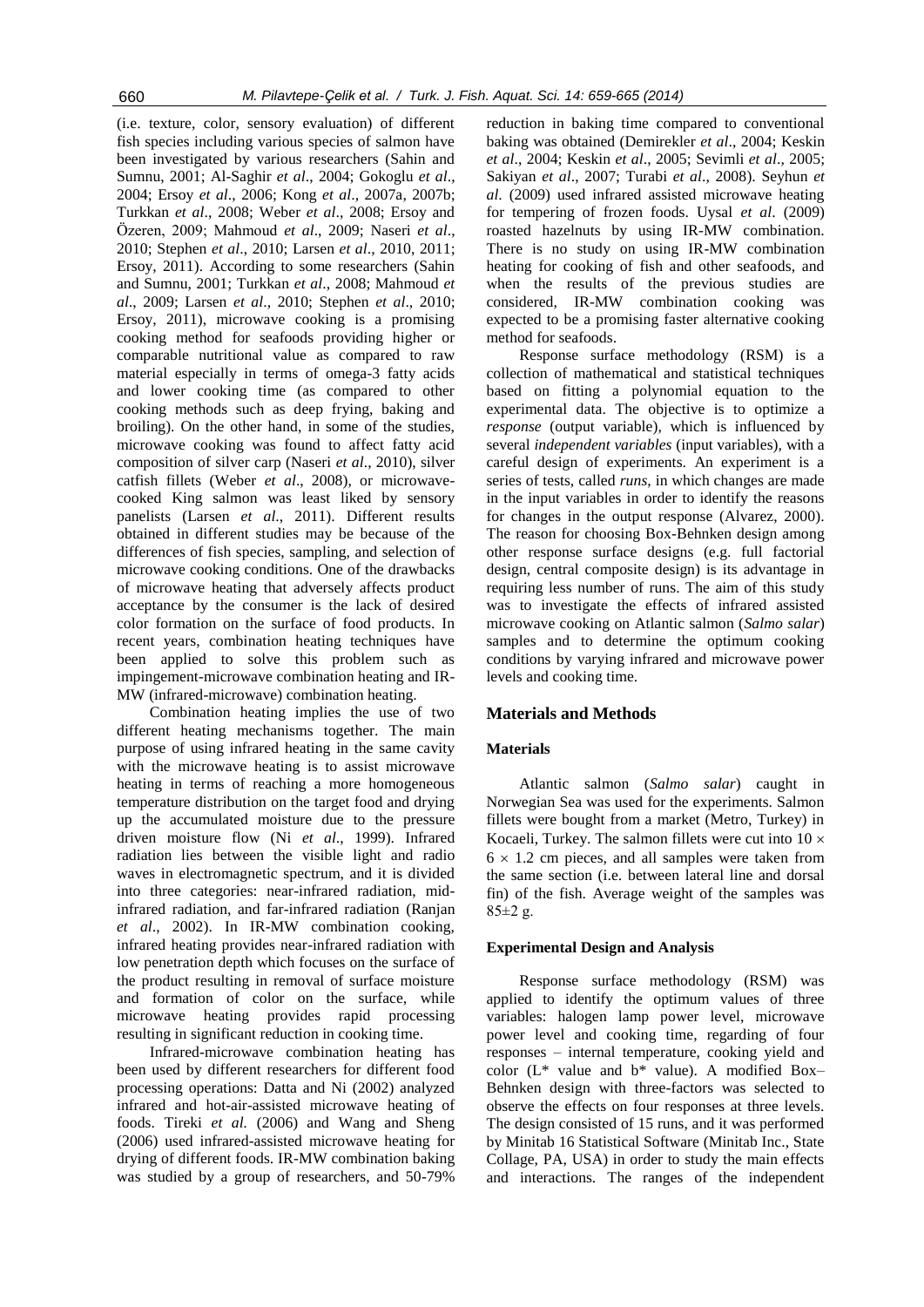variables and experimental design levels are listed in Table 1. The selected levels for each variable were chosen on the basis of preliminary experiments (unpublished results). The experiments were conducted in a random order to avoid any bias. Data were analyzed by multiple regressions through the least-square method.

A second-order polynomial equation was used to express the responses as a function of the independent variables as follows:

$$
Y = \beta_0 + \sum_{i=1}^k \beta_i \chi_i + \sum_{i=1}^k \beta_{ii} \chi_i^2 + \sum_{i=1}^k \sum_{j=i+1}^k \beta_{ij} \chi_i \chi_j \quad (1)
$$

where Y represents the predicted response,  $\beta_0$  is the constant coefficient, k is the number of independent variables,  $\chi_i$  and  $\chi_j$  are the levels of the coded independent variables, and  $\beta_i$ ,  $\beta_{ii}$  and  $\beta_{ij}$  are the linear, quadratic and interactive coefficients, respectively. Minitab 16 Statistical Software was used to optimize the responses, to estimate the coefficient parameters, and to obtain the 2-D contour plots of the response models.

## **Methods**

## **Infrared Assisted Microwave Cooking**

An infrared-microwave combination oven  $($ Advantium oven $TM$ , General Electric Company, Louisville, KY, USA) was used for cooking of Atlantic salmon. The halogen lamps inside the oven provide near-infrared radiation (Keskin *et al*., 2004). There are three 1500 W halogen lamps inside the oven: Two of them are placed above the oven cavity and one at the bottom. The intensity of infrared heating can be modified by adjusting the power level of halogen lamps from 0% to 100%. The oven can also be used as a microwave oven, and the microwave power level can be adjusted from 0% to 100%. The power of microwave oven was determined as 738.5 W by IMPI 2-Liter test (Buffler, 1993). Three samples were placed into a glass cooking pan lined with waxy paper, and were cooked together for each run.

## **Conventional Cooking**

As a control, the samples were cooked in an electrical conventional oven (Arzum, Turkey) at 200°C for 15 minutes. Three samples placed into the glass cooking pan lined with waxy paper were cooked together in the conventional oven.

# **Measurement of Temperature**

The internal temperatures of salmon samples were measured by using a FISO real time measurement system (FISO Technologies Inc., Quebec, Canada) and the fiber optic temperature probe was placed to the center point of the samples just after cooking.

## **Calculation of Cooking Yield**

All the samples were weighed before cooking (i.e. initial weight) and after cooking when they had reached room temperature (i.e. final weight), and the cooking yield (%) was calculated by the following formula: ((final weight / initial weight)  $\times$  100).

## **Measurement of Color**

The color of the samples was measured with Minolta Color Reader (Minolta CR-400, Osaka, Japan). CIE L\*, a\*, b\* color scale was used for color measurements. Two color values of CIE measurement system (L\* and b\*) were taken into consideration. The L\* value represents 'lightness', from 0 (black) to 100 (white). The b\* value represents 'yellowness' or 'blueness' ranging from +60 to -60. Triplicate readings were carried out from different points on the cooked salmon surfaces, and the mean value was calculated. Three replications were done for each sample.

# **Results and Discussion**

## **Fitting of the Model**

The experimental data yielded second-order polynomial equations as expected, and the coefficients of the equations were calculated by using the experimental data. The response surface regression and models were expressed in terms of coded variables, neglecting the statistically nonsignificant terms at 95% confidence level. In other words, the non-significant  $(P>0.05)$  model terms were excluded to simplify the equations. The resultant second-order polynomial models given in Table 2 sufficiently represented the experimental data with the coefficient of multiple determination  $(R^2)$  of 97.4%, 99.2%, 95.7% and 93.4% for the responses of internal temperature, cooking yield, L\* value and b\* value, respectively.

#### **Response Surfaces of Dependent Variables**

Model equations presented in Table 2 showed that all dependent variables (internal temperature, cooking yield and color  $(L^*$  value and  $b^*$  value)) significantly changed with halogen lamp power level (%), microwave power level (%), and cooking time.

To determine the significance of the regression coefficients of the independent variables, the Student's 't' test and the p-value were also used. The larger the magnitude of t and smaller the value of p, the more significant is the corresponding coefficient term. The microwave power level and cooking time were found to have the largest effect on all the dependent variables. Figures 1-4 show the contour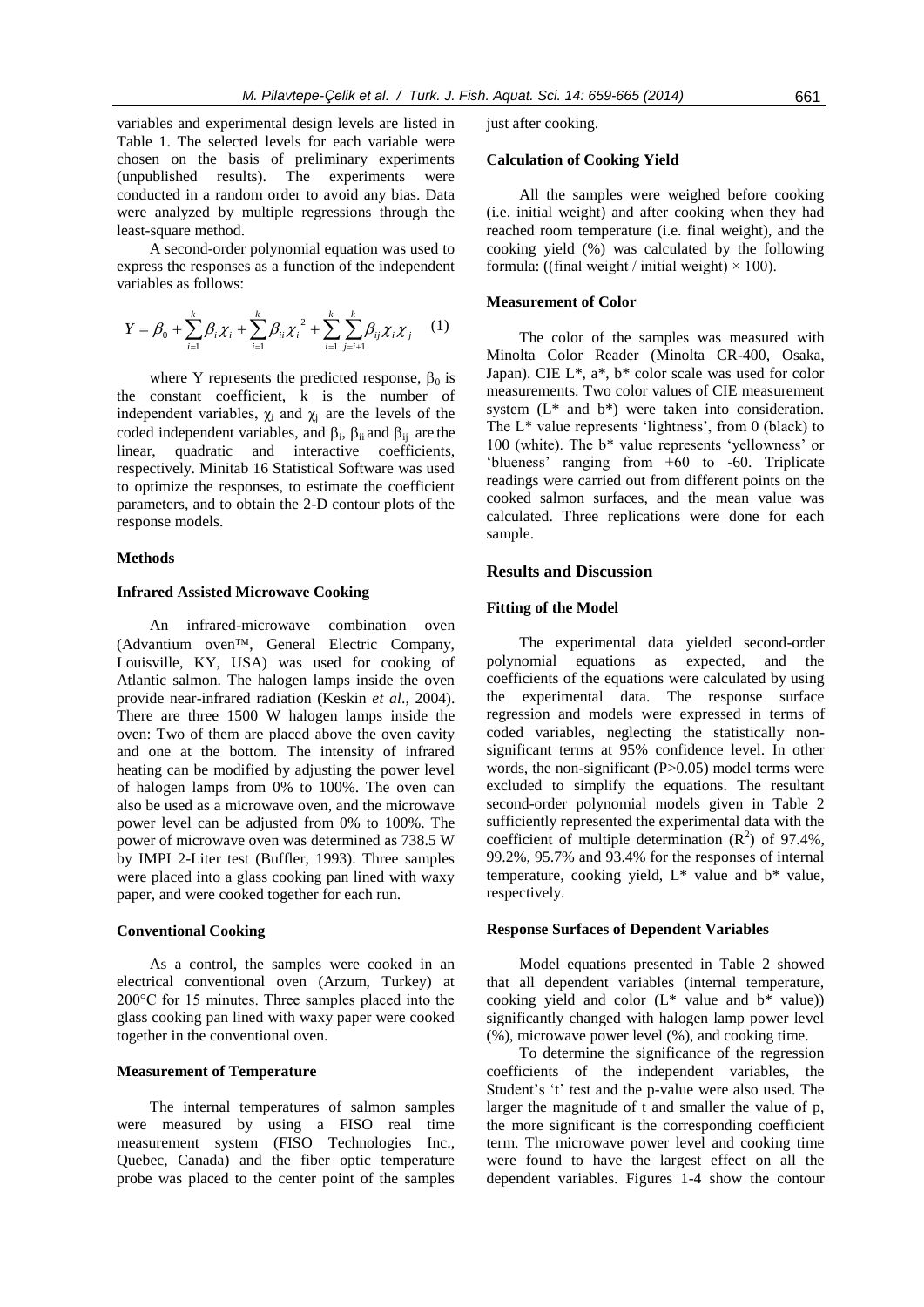| Levels |    |     |
|--------|----|-----|
| -      |    | $+$ |
|        |    |     |
| 80     | 90 | 100 |
| 20     | 30 | 40  |
|        |    | 6   |
|        |    |     |
|        |    |     |
|        |    |     |
|        |    |     |
|        |    |     |
|        |    |     |

**Table 1.** Variables and coded levels for the Box-Behnken design

**Table 2.** Regression equations for cooked salmon in IR-MW combination oven

| <b>Ouality Parameter</b>     | Equation                                                                                                                                                |       |       |
|------------------------------|---------------------------------------------------------------------------------------------------------------------------------------------------------|-------|-------|
| Internal Temp. $(^{\circ}C)$ | $Y_1 = 73.667 + 3.501^{\circ}X_1 + 6.416^{\circ}X_2 + 6.625^{\circ}X_3 - 3.332^{\circ}X_3^2 - 4.500^{\circ}X_1X_3 + 4.750^{\circ}X_2X_3$                | 97.4% | 92.6% |
| Cooking Yield (%)            | $Y_2 = 83.903 - 1.411^{d}X_1 - 2.595^{d}X_2 - 2.834^{d}X_3 - 1.092^{d}X_1^{2}$                                                                          | 99.2% | 97.7% |
| $L^*$ value                  | $Y_3 = 72.593 - 1.004^{\circ}X_1 - 2.402^{\circ}X_2 - 1.989^{\circ}X_3 + 2.035^{\circ}X_1X_3 - 1.558^{\circ}X_2X_3$                                     | 95.7% | 88.0% |
| b* value                     | $Y_4 = 26.377 + 1.504^{\circ}X_1 + 3.404^{\circ}X_2 + 2.570^{\circ}X_3 + 2.502^{\circ}X_2X_3$                                                           | 93.4% | 81.5% |
|                              | <sup>a</sup> Comificant at 1% level <sup>b</sup> Significant at 0.1% level <sup>c</sup> Significant at 5% level <sup>d</sup> Significant at 0.01% level |       |       |

: Significant at 1% level, : Significant at 0.1% level, c : Significant at 5% level, d : Significant at 0.01% level.

plots of the effects of the interaction between microwave power level and cooking time on the dependent variables at the fixed halogen lamp power level of 90%. Halogen lamp power level was used as the hold value for 2-D contour plots since it has the least effect.

Internal temperature (Figure 1) and b\* value (Figure 2) increased with increasing microwave power level and cooking time, which revealed that higher microwave power level and longer cooking time was favorable for a higher internal temperature and  $b^*$  value. However, cooking yield and  $L^*$  value was inversely affected by the independent variables (Table 2). This indicated that cooking yield (Figure 3) and  $L^*$  value (Figure 4) decreased with increasing microwave power level and cooking time. Lower microwave power level and shorter cooking time resulted in better cooking yield as expected. The decrease in L\* value represents darker color of salmon due to the formation of brown pigments through Maillard reactions and the increase in b\* value represents the increase in the yellowish color (Uysal *et al*., 2009). The higher the microwave power level and longer the cooking time, the lower the L\* value, which was due to Maillard reactions.

The increase in internal temperature with increasing microwave power level was because of higher heat generation inside the samples. Moreover, higher internal heat generation related to microwave heating causes higher moisture vapor generation. In combination heating, with the help of infrared heating, moisture is removed from the surfaces of samples in shorter time since near infrared heating provides lower penetration depth resulting in heat focusing at the surface of the samples and increase in surface temperature ending up with color formation, especially increase in b\* values and decrease in L\* values. Similarly, increase in cooking time means samples were subjected to more microwave energy resulting in more heat generation and higher internal temperatures and b\* values. During cooking, it was observed that, besides moisture removal, fat of the samples were also removed. As mentioned previously, removal of moisture from the sample is due to heat generation that creates significant interior pressure and concentration gradients resulting in higher rates of moisture losses (Datta, 1990). This heat generation may also cause porous structure providing removal of fat in melted form from those pores easily. Therefore, as microwave power increases, heat generation also increases, resulting in increase in removal of moisture and fat and decrease in cooking yield. Similarly, increase in cooking time means samples are subjected to more microwave energy resulting in more heat generation and decrease in cooking yield and L\* values.

## **Response Optimization**

Response optimization tool of Minitab 16 Statistical Software was performed to determine the optimum cooking conditions of Atlantic salmon. The minimum internal temperature of salmon was set to 70ºC according to AOAC 976.16 (Official method for cooking seafood products), and the target internal temperature was chosen as 75°C since cooking food until the core temperature is 75°C or above will ensure that the harmful bacteria are destroyed (CookSafe, 2005). The cooking time for conventional cooking was also chosen by preliminary experiments according to this criterion. Target values for cooking yield and color dimensions  $(L^*$  and  $b^*$  values) were determined according to the results obtained during conventional cooking (at 200°C for 15 minutes) of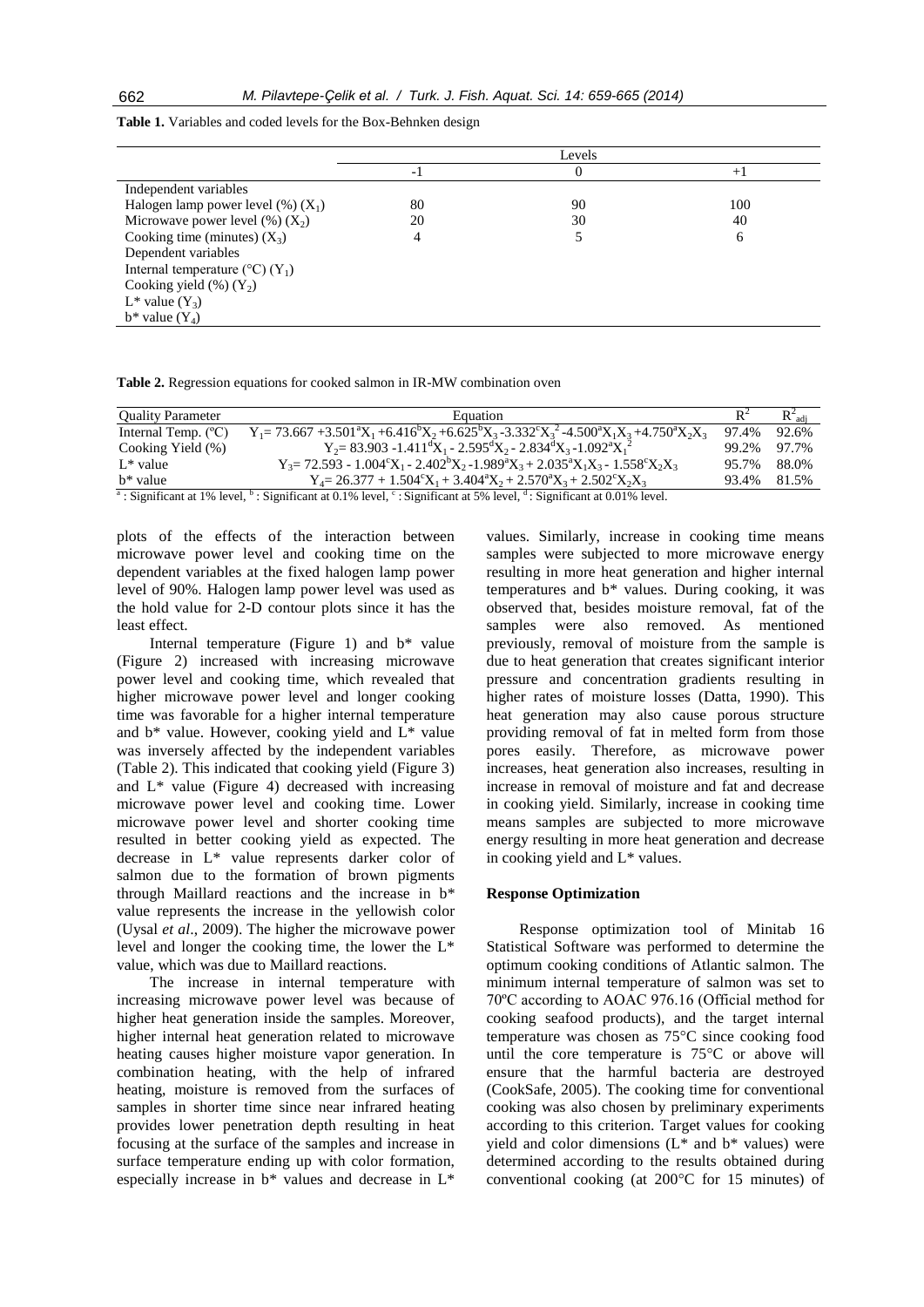

**Figure 1.** Response surface for internal temperature (°C) in function of cooking time and microwave power level at a fixed halogen lamp power level of 90%. Hold value in coded level 0.



Figure 3. Response surface for L<sup>\*</sup> value in function of cooking time and microwave power level at a fixed halogen lamp power level of 90%. Hold value in coded level 0.

Atlantic salmon. The optimum point was found to be 1.0000 for  $X_1$ , -0.3793 for  $X_2$ , 0.5180 for  $X_3$ . These values were rounded and corresponding uncoded values were found as 5 minutes of cooking time, 100% halogen lamp power level, and 30% microwave power level. The response values calculated at these optimum values are shown in Table 3. In order to make a comparison, the responses measured for conventionally cooked Atlantic salmon are also given in Table 3. As can be seen from Table 3, Atlantic salmon cooked in IR-MW combination oven at optimum conditions had comparable quality in terms of internal temperature, cooking yield and color (L\* value and b\* value) with conventionally cooked ones. Moreover, cooking time of the Atlantic salmon samples was reduced by 67%. Also, the composite desirability of the observed optimum factors for this



**Figure 2.** Response surface for cooking yield (%) in function of cooking time and microwave power level at a fixed halogen lamp power level of 90%. Hold value in coded level 0.



Figure 4. Response surface for b<sup>\*</sup> value in function of cooking time and microwave power level at a fixed halogen lamp power level of 90%. Hold value in coded level 0.

study was obtained as 0.881489. The composite desirability is a single measure combining the individual desirability of all responses. When the aim is to target a response, the desirability is 1 at the target and decreases if the response deviates from the target in either direction (Tan *et al*., 2012).

## **Conclusion**

The Atlantic salmon (*Salmo salar*) samples cooked with IR-MW combination oven had comparable quality with the ones cooked conventionally. In addition, the cooking time of the Atlantic salmon was significantly reduced. RSM was successfully applied for the optimization of processing conditions during IR-MW combination cooking of Atlantic salmon samples. The halogen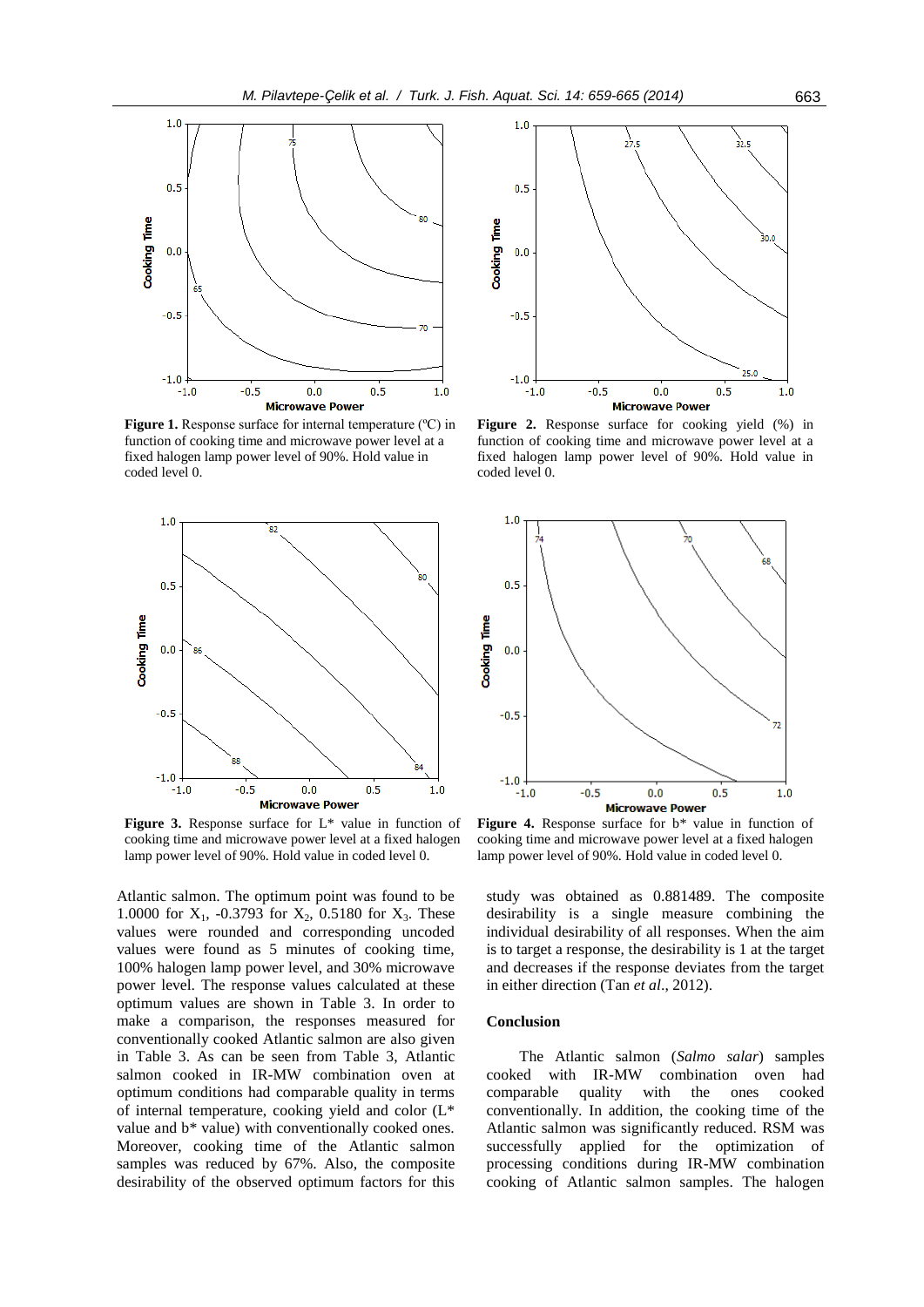**Table 3.** Response values for Atlantic salmon cooked in IR-MW combination oven and control samples cooked in conventional oven

| Response                               | Infrared-microwave combination oven cooking at the<br>optimum conditions $(100\% \text{ IR} - 30\% \text{ MW} - 5 \text{ min})$ | Conventional oven cooking<br>$(200^{\circ}C - 15 \text{ min})$ |
|----------------------------------------|---------------------------------------------------------------------------------------------------------------------------------|----------------------------------------------------------------|
| Internal Temperature, $^{\circ}C(Y_1)$ | 76.67                                                                                                                           | 75.00                                                          |
| Cooking Yield, % $(Y_2)$               | 79.60                                                                                                                           | 80.00                                                          |
| $L^*$ value $(Y_3)$                    | 73.67                                                                                                                           | 73.00                                                          |
| $b^*$ value $(Y_4)$                    | 23.12                                                                                                                           | 25.00                                                          |

lamp power level (%), microwave power level (%) and cooking time were found to be the significant factors affecting the internal temperature, cooking yield and the color  $(L^*$  and  $b^*$  values) of the samples. This study showed that, considering the reduced cooking time and color formation on the surface of Atlantic salmon, IR-MW combination cooking is a promising alternative method for cooking fish and other seafoods.

## **Acknowledgement**

This research was funded by Kocaeli University (BAP 2011/108).

#### **References**

- Al-Saghir, S., Thurner, K., Wagner, K.-H., Frisch, G., Luf, W., Razzazi-Fazeli, E. and Elmadfa, I. 2004. Effects of different cooking procedures on lipid quality and cholesterol oxidation of farmed salmon fish (*Salmo salar*). Journal of Agricultural and Food Chemistry, 52: 5290–5296. doi: 10.1021/jf0495946
- Alvarez, L.F. 2000. Design optimization based on genetic programming: Approximation model building for design optimization using the response surface methodology and genetic programming, PhD thesis, Leeds: University of Bradford, UK.
- AOAC Official Methods of Analysis, 2000. AOAC 976.16 Cooking Seafood Products, Chapter 35, 2, AOAC International, MD, USA.
- Buffler, C.R. 1993. Microwave Cooking and Processing: Engineering Fundamentals for the Food Scientist, Avi Book, New York, 169 pp.
- CookSafe 2005. Food Safety Assurance System, Issue 1.1, Food Standards Agency, UK.
- Datta, A.K. 1990. Heat and mass transfer in the microwave processing of food. Chemical Engineering Progress, 86 (6): 47-53.
- Datta, A.K. and Ni, H. 2002. Infrared and hot-air assisted microwave heating of foods for control of surface moisture. Journal of Food Engineering, 51: 355-364. doi: 10.1016/S0260-8774(01)00079-6
- Demirekler, P., Sumnu, G. and Sahin, S. 2004. Optimization of bread baking in a halogen lamp–microwave combination oven by response surface methodology. European Food Research and Technology, 219: 341- 347. doi: 10.1007/s00217-004-0969-3
- Ersoy, B. 2011. Effects of cooking methods on the proximate, mineral and fatty acid composition of European eel (*Anguilla anguilla*). International Journal of Food Science and Technology, 46: 522- 527. doi: 10.1111/j.1365-2621.2010.02546.x
- Ersoy, B. and Özeren, A. 2009. The effect of cooking methods on mineral and vitamin contents of African

catfish. Food Chemistry, 115: 419-422. doi: 10.1016/j.foodchem.2008.12.018

- Ersoy, B., Yanar, Y., Kucukgulmez, A. and Celik, M. 2006. Effects of four cooking methods on the heavy metal concentrations of seabass fillets (*Dicentrarchus labrax* Linne, 1785). Food Chemistry, 99: 748-751. doi: 10.1016/j.foodchem.2005.08.055
- Gokoglu, N., Yerlikaya, P. and Cengiz, E. 2004. Effects of cooking methods on the proximate composition and mineral contents of rainbow trout (*Oncorhynchus mykiss*). Food Chemistry, 84(1): 19-22. doi: 10.1016/S0308-8146(03)00161-4
- Horrocks, L.A. and Yeo, Y.K. 1999. Health benefits of docosahexaenoic acid (DHA). Pharmacological Research, 40(3): 211-225. doi: 10.1006/phrs.1999. 0495
- Keskin, S.O., Ozturk, S., Sahin, S., Koksel, H. and Sumnu, G. 2005. Halogen lamp–microwave combination baking of cookies. European Food Research and Technology, 220: 546-551. doi: 10.1007/s00217-005- 1131-6
- Keskin, S.O., Sumnu, G., Sahin, S. 2004. Bread baking in halogen lamp–microwave combination oven. Food Research International, 37: 489-495. doi: 10.1016/j.foodres.2003.10.001
- Kong, F., Tang, J., Rasco, B. and Crapo, C. 2007a. Kinetics of salmon quality changes during thermal processing. Journal of Food Engineering, 83: 510-520. doi: 10.1016/j.jfoodeng.2007.04.002
- Kong, F., Tang, J., Rasco, B., Crapo, C. and Smiley, S. 2007b. Quality changes of salmon (*Oncorhynchus gorbuscha*) muscle during thermal processing. Journal of Food Science, 72: 103–111. doi: 10.1111/j.1750- 3841.2006.00246.x
- Kris-Etherton, P.M., Harris, W.S. and Appel, L.J. 2002. Fish consumption, fish oil, omega-3 fatty acids, and cardiovascular disease. Circulation, 106: 2747-2757. doi: 10.1161/01.CIR.0000038493.65177.94
- Larsen, D., Quek, S.Y. and Eyres, L. 2010. Effect of cooking method on the fatty acid profile of New Zealand King Salmon (*Oncorhynchus tshawytscha*). Food Chemistry, 119: 785-790. doi: 10.1016/j.foodchem.2009.07.037
- Larsen, D., Quek, S.Y. and Eyres, L. 2011. Evaluating instrumental colour and texture of thermally treated New Zealand King Salmon (*Oncorhynchus tshawytscha*) and their relation to sensory properties. LWT - Food Science and Technology, 44(8): 1814- 1820. doi: 10.1016/j.lwt.2011.03.018
- Mahmoud, E.A.E., Dostálová, J., Lukešová, D. and Doležal, M. 2009. Oxidative changes of lipids during microwave heating of minced fish flesh in catering. Czech Journal of Food Sciences, 27: S17-S19.
- Naseri, M., Rezaei, M., Moieni, S., Hosseni, H., Eskandari, S. 2010. Effect of different precooking methods on chemical composition and lipid damage of silver carp